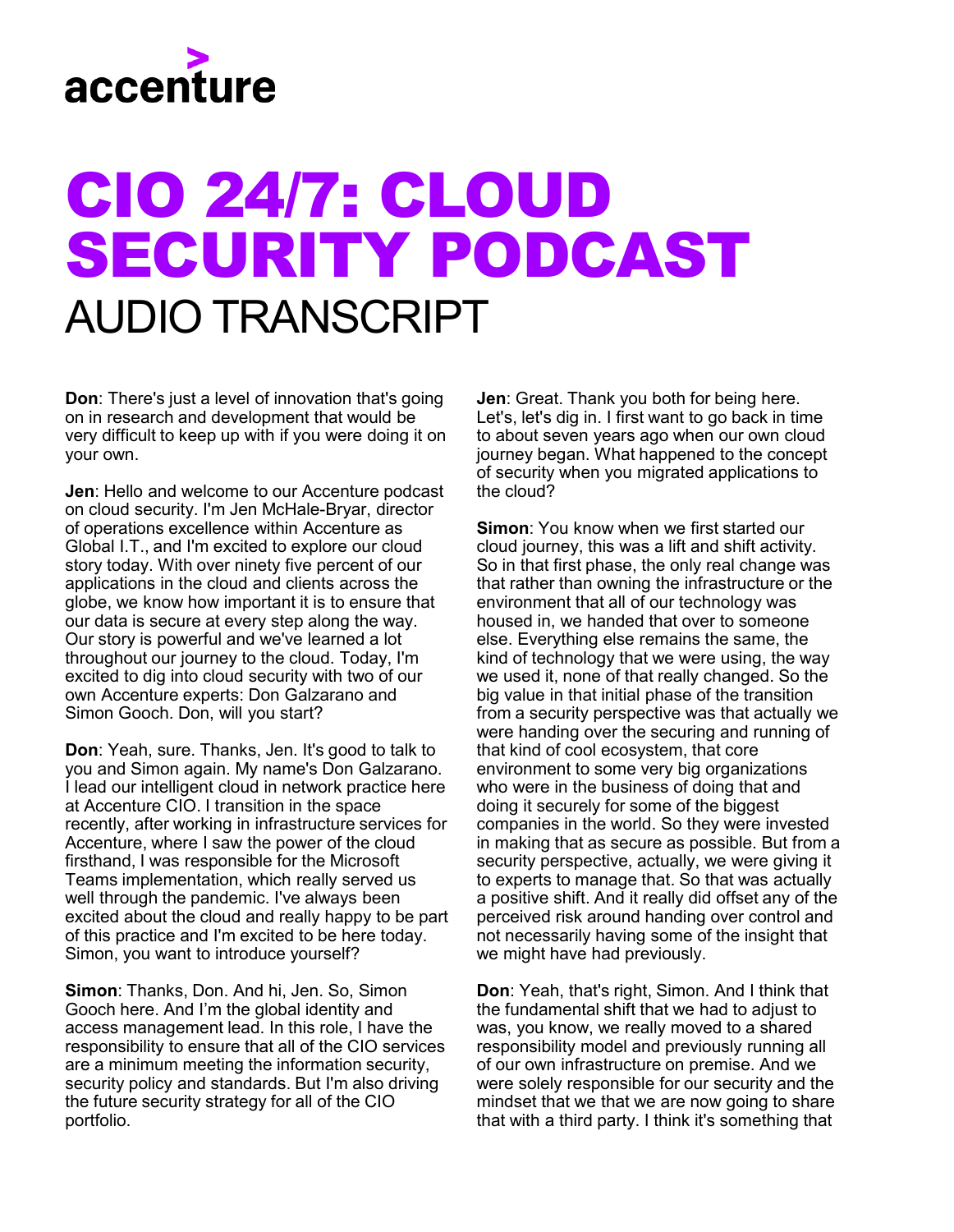

we had to adjust to. But if you think about running in the cloud, it's very akin to, you know, an automaker, for example, right, that relies on OEMs to provide the parts for the car. So, you know, they provide the parts. The parts have to be high quality, but at the end of the day, you're responsible for assembling them and creating a well-functioning automobile. The same sort of exists in the cloud when it comes to using their services and using them securely. Right. So they provide you with a number of different, very powerful services that can be used to achieve business objectives. But it became our responsibility to use them responsibly and to adjust our security model and our security practices in a way that adjusted to that shared responsibility model.

**Jen**: So it's great. We're actually, it sounds like we're getting more out of our cloud native security services than if we were doing them ourselves. And so, And you mentioned strategy. On that security strategy, how did that change as we began migrating to the cloud?

**Simon**: It changed because it enabled us to really rethink and evolve our strategy, and that was driven by what is the future of our services. What does it mean in terms of, you know, how are we going to run applications and products in the cloud? And that's that's evolved over the last few years, so we could start to look at what that meant and then we could start to think about, well, how will we need to secure in that different way of running that the cloud is now enabling? So that's that's kind of, you know, that's a fundamental driver for changing our strategy. But on top of just changing our strategy to align to the broader I.T. roadmap, it also enabled us because we're in the cloud with security as well. So we're not only securing the things in the cloud we run, we have an intent to always run our security products and services in exactly the same way. And because of that, we were able to start thinking about, Well, how can we take advantage from a security services perspective, but also being in the cloud? How can we look at the new services that are evolving and consume those to align to the broader technology changes that are coming? So I think, you know, all of those things kind of come together and helped us really accelerate the development of our security strategy.

**Jen**: Can you maybe, Simon, go back to something you said earlier? Just give us a little more thoughts on how do we know that our cloud providers are actually secure?

**Simon:** We have to secure this stuff originally. So what we did was we looked at what we required in terms of the security of the environment when we run it and the services, and then we just built those requirements into the way that we define the services with the providers. So we were able to really go back, look at what the requirements were and then build them into the contracts that we signed with these providers and then obviously make sure that we had the appropriate ability to kind of audit and ensure we were getting the security outcomes that we were having them sign up to.

**Jen**: Great. Now that helps, I guess I'd like to ask each of you your opinion about what's truly different about the cloud. Don, maybe you first.

**Don**: Well, what's different about the cloud really is the flexibility that it gives a business across the board not only to serve the business faster in a more agile fashion but also in a way that it can drive value that you really couldn't do on premise that allows you a level of control over your consumption that you don't have on premise. It allows you to innovate at a much more rapid pace. And I think most importantly, is if you think about the amount of investment that the major cloud providers are making on an annual basis, there's just a level of innovation that's going on in research and development that would be very difficult to keep up with if you were doing it on your own. So it really does unlock an entirely new world of opportunities for your business to move faster, to be more nimble, to be run more cost effectively and also to be more sustainable.

**Simon**: Yeah, I'm not. I'm and I agree with Don. I mean, the bit about because the provision of services is that focus in terms of their cloud providers. The investment that they make is really concentrated. So the effectiveness of that is, you know, is really powerful.

**Jen**: So let's ask both of you, what are your guiding principles for cloud security today? Don, you want to go first?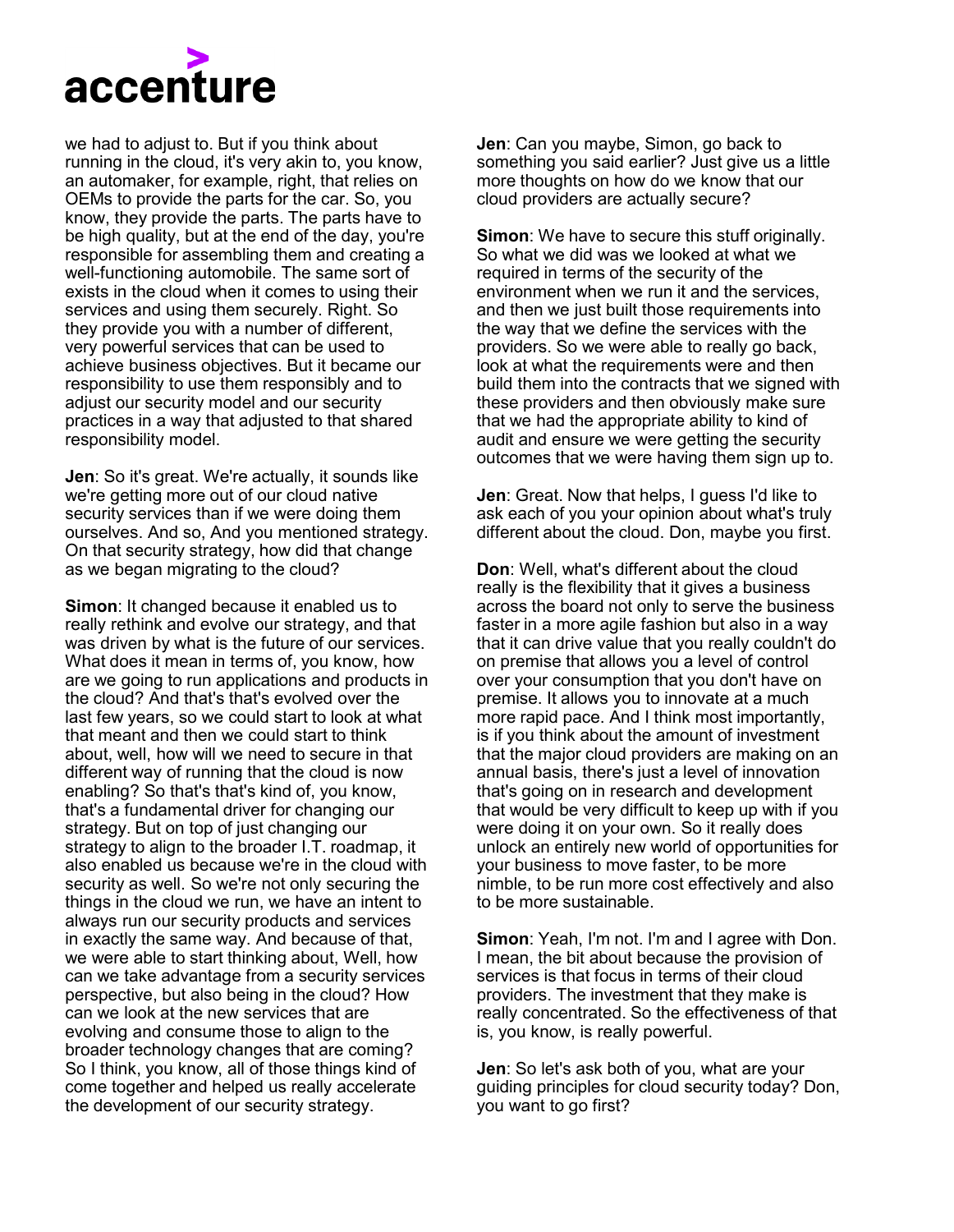

**Don**: I think I'd like to start that with a phrase that's being more commonly adopted in the industry, which is identity is the new firewall. You know, over the years, this concept of security and security in the data center was always anchored to, you know, creating, you know, using firewalls, creating a barrier between your data, your applications and the bad actors. And what we know now is that the bad actors are becoming more sophisticated and the cloud is more sophisticated. So what I anchor to is that we are identity centric, meaning that our access is all based on identity and getting on to a network, for example, no longer creates an implied trust, right for an end user or an application, for that matter. So identity is at the core of all cloud security today. From my perspective.

**Jen**: Simon anything you want to expand on?

**Simon**: I think that whole kind principle is identity does the control plane is interesting and I talked about trust, and there's this concept of zero trust. Zero trust doesn't mean that we don't trust anything. What it means is that we repeat the cycle of trust or validation. So don't give a great example in terms of just because you're on the network now, that network no longer means that you can do anything you want, right? That's the concept of zero trust so that the point at which we ask you to validate who you are, what your state is, what your intent is. And check that you can perform the actions that you're trying to perform. That's, that's the zero trust concept. That's a thing that's now fundamentally driven by identity and role. That's a core principle and tenant of everything that we're enabling in the cloud is probably worth just describing what we mean by zero trust. And I actually think to some degree, the term zero trust is a bit misleading because it doesn't mean that we don't trust anything. It means that we have this constant process of validating and understanding a state, an activity and making sure that it's appropriate. So that's not no trust. That's constant trust checking. And I think that's that's important to understand because we work in the cloud in this ecosystem where we have enabled, you know, many more channels of access and consumption. And there's a lot of interactivity now behind the scenes so we do need to make sure that we have this concept of zero trust, which is the constant validation

between systems of points of access of activity of people and then really kind of layering on top of that zero trust principle, which is that constant validation is the key component of the validation, which is tied to, as Don mentioned, your identity. So who are you? Is a key part of deciding what you should do, what data you should have access to. That's worth just understanding as a principle.

**Jen**: And with our move to cloud, sounds like being able to have that kind of identity got a lot easier than if we were trying to do it on prem by ourselves.

**Simon**: Yeah, it got a lot easier there. There are a lot more tools that we can bring to play, but to some degree, I'll move to cloud accelerated the thinking about, well, if you don't own one of those controlled planes, how do you ensure that you understand that there's an appropriateness of activity? So that acceleration of the thinking is a key part of the move to cloud it, I think yeah.

**Jen**: Excellent. Thank you. Thank you both. Don, anything else you want to add here about the future of cloud security, anything you've seen?

**Don**: Well, I just wanted to kind of go back to the power of the cloud just very briefly and just sort of give our audience a scale of what that really looks like. And if you think about what you would have done on premise, the major cloud providers are collectively spending in the tens of billions of dollars per year, right, to innovate, right? And to bring new security solutions, as well as new offerings for hosting. So just wanted to kind of touch on that right? The ability to sort of keep up with that on premise would be very, very challenging for any individual organization. So some very exciting things are happening in the background as we speak.

**Simon**: Yeah, and I think, Jen, I mean, because I've talked a lot about kind of zero trust and identity as the control plane, but there's a new for me, there's a new kind of. Evolving aspect of being in the cloud that's tied to identity because we've got completey new concept of identity and identity, identities and identity attributes in the cloud. And we need to think about how do we tie all those together, how do we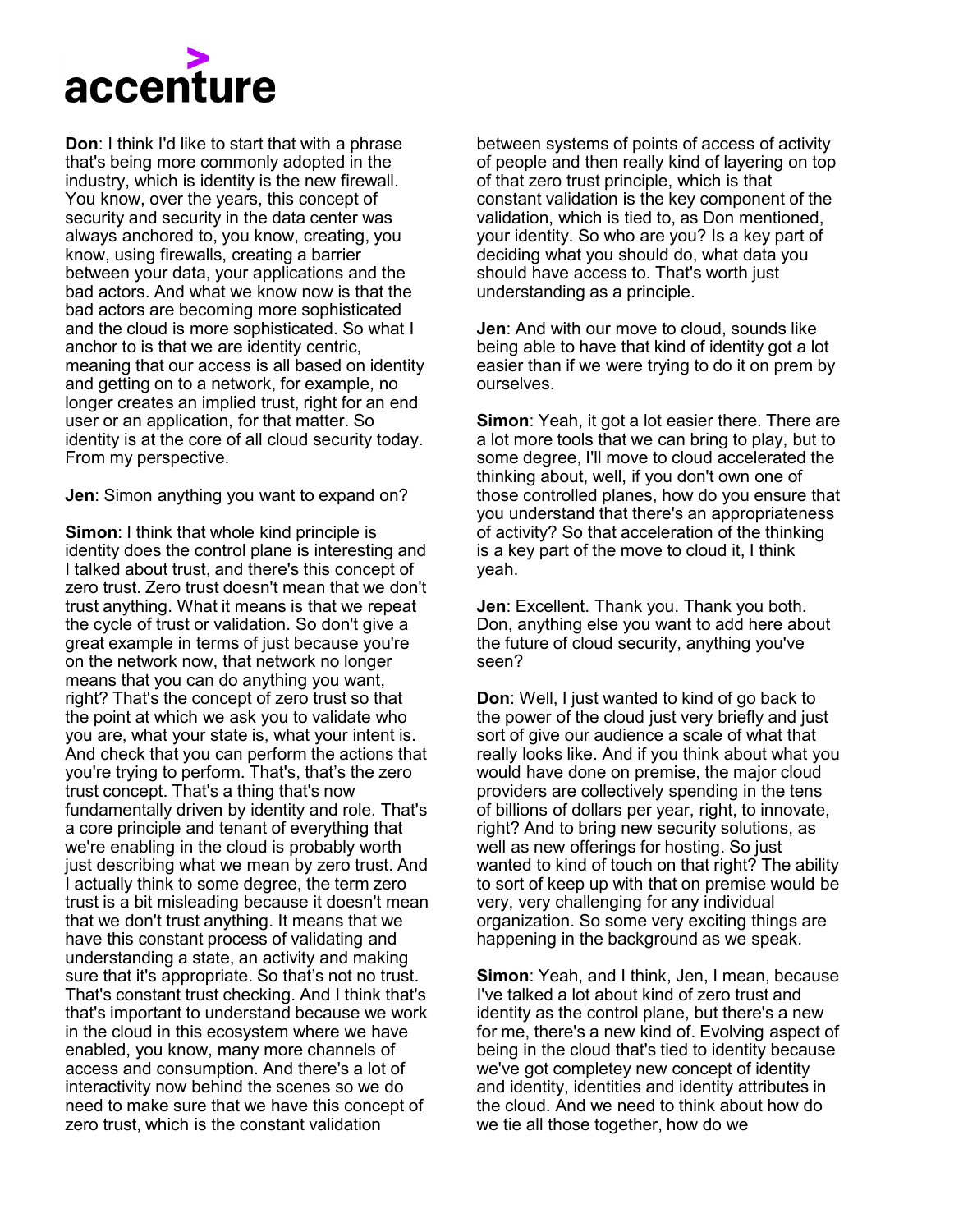

understand, you know, as a, as a developer in the cloud, across multiple, potentially multiple cloud providers, multiple systems, you know, how do we apply? How do we apply some of those zero trust principles and rules? So there's that there's a real evolution coming in terms of the actual identity concept, not, you know, not the use of identity as the control plane, but the the construct of identity. And what are the different aspects of it? You know, how does it become a thing that can live between different services and different cloud providers? Because at the moment, you know, a lot of a lot of these cloud services has been built up based around the kind of. Their own ecosystem, so I think that's one of the big things that's coming is is the transport ability of identity constructs across cloud providers and cloud services. Yeah. And I think we haven't even really touched on this point. But, you know, similar to the investment talk track, right? Artificial intelligence and machine learning are also going to play a big factor in the future of cloud security. Each one of these cloud providers are getting billions of signals every day from around the world, and the AI and machine learning capabilities are becoming more and more advanced as computing power continues to increase. So, you know, the ability to detect anomalies in behavior and make rapid decisions to act on threats in the cloud. Right. We're going to see those capabilities grow, expand and become much more powerful. Responses will become much more highly automated and as well as the fixes to the problems themselves. So I think there's some exciting things on the horizon, Jen.

**Jen**: That's incredibly exciting to look forward to. I'm really interested in seeing how AI is going to pave the way in the future. So at this point, we've walked through our journey from beginning to now. If we look at it all in retrospect, I'd love to hear some lessons learned or advice you might have for those who are either starting out or currently on their journey to the cloud. Don, you want to take that on?

**Don**: The number, one thing I would tell the audience is that you can't really copy what you did on premise in the cloud. If you tried to do that, you will really struggle to achieve the full value that you're seeking. I talk to clients every

day and I also talk to a lot of my peers who are in different phases of their of their cloud journey, and we often hear the term, for example, lift and shift right from the data center. And I think that's kind of a legacy term, but it's really about lifting, transforming and landing right? Your workloads into the cloud because you're really different, dealing with two very, very different operating models, sets of capabilities and ways of thinking about how you run your business. Really think about when you go in your cloud journey, think about the destination and not trying to recreate what you had internally prior to the start.

**Simon**: And Don mentioned earlier on again, right to do those things. That's not a technology change. While it is a technology change, but it's not just a technology change. That's a cultural change. That's a potentially skill set and a people change. And you have to factor all of that into your journey and you have to be prepared to transform the way you work, the skills your people have. Otherwise, you won't extract the value that you can extract as you're on that cloud journey.

**Jen**: So that brings us to a good question, this cultural shift. Can you tell us a little bit about how you did that cultural shift and how that played into your ability to be successful in the journey?

**Don**: Yeah, I think it's for us. It started again at the beginning, and the first big shift was convincing everyone that the cloud itself can be secure. There, there, there was and can be not across all organizations, but in some. The idea that you're handing over everything, your security, your data to a third party, and there's a lot of fear that can be generated in that process. So the first thing right in terms of changing your culture is changing that mindset that you know you have to have everything under your control in your, in your backyard, I guess for lack of better words. That's the first big thing. And and that comes with education and really understanding the benefits of the cloud and how you can really adventure security posture right by leveraging all of its, all of its different capabilities. And then secondly, just changing your organizational culture around how you operate, how you secure, right? And, and all of the things that you used to do, all you know on